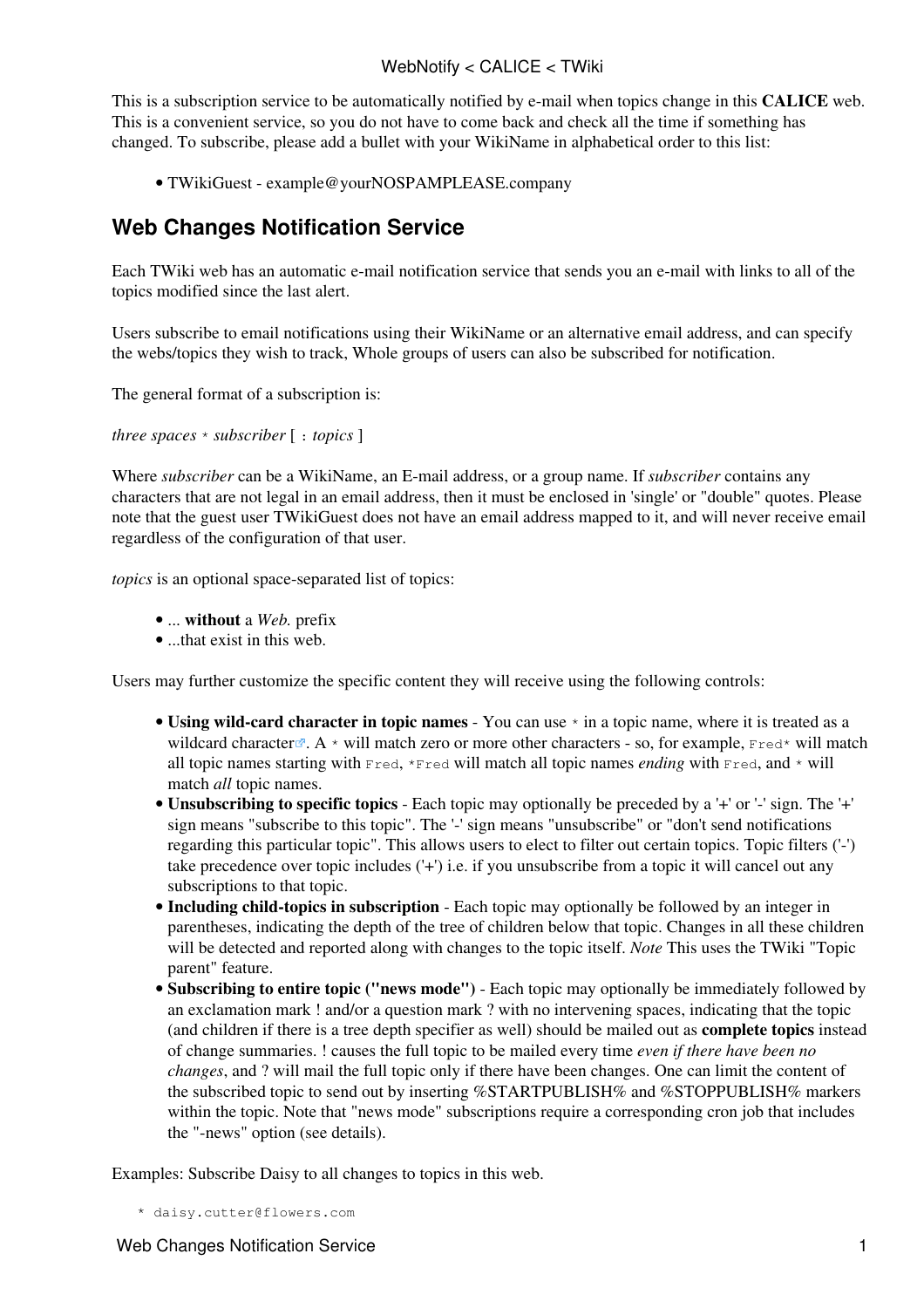Subscribe Daisy to all changes to topics that start with Web.

\* daisy.cutter@flowers.com : Web\*

Subscribe Daisy to changes to topics starting with Petal, and their immediate children, WeedKillers and children to a depth of 3, and all topics that match start with  $P_{\text{rettv}}$  and end with  $F_{\text{lowest}}$  e.g. PrettyPinkFlowers

\* DaisyCutter: Petal\* (1) WeedKillers (3) Pretty\*Flowers

Subscribe StarTrekFan to changes to all topics that start with Star **except** those that end in Wars, sInTheirEyes or shipTroopers.

\* StarTrekFan: Star\* - \*Wars - \*sInTheirEyes - \*shipTroopers

Subscribe Daisy to the full content of NewsLetter whenever it has changed

\* daisy@flowers.com: NewsLetter?

Subscribe buttercup to NewsLetter and its immediate children, even if it hasn't changed.

\* buttercup@flowers.com: NewsLetter! (1)

Subscribe GardenGroup (which includes Petunia) to all changed topics under AllnewsLetters to a depth of 3. Then unsubscribe Petunia from the ManureNewsLetter, which she would normally get as a member of [GardenGroup](https://twiki.cern.ch/twiki/bin/edit/TWiki/GardenGroup?topicparent=CALICE.WebNotify;nowysiwyg=1):

\* GardenGroup: AllNewsLetters? (3)

\* petunia@flowers.com: - ManureNewsLetter

Subscribe  $IT:$  admins (a non-TWiki group defined by an alternate user mapping) to all changes to Web\* topics.

\* 'IT:admins' : Web\*

A user may be listed many times in the WebNotify topic. Where a user has several lines in WebNotify that all match the same topic, they will only be notified about *changes* that topic *once* (though they will still receive individual mails for news topics).

If a *group* is listed for notification, the group will be recursively expanded to the e-mail addresses of all members.

*A Warning:* Because an email address is not linked to a user name, there is no way for TWiki to check access controls for subscribers identified by email addresses. A subscriber identified by an email address alone will only be sent change notifications if the topic they are subscribed to is readable by guest users. You can limit what email addresses can be used in %NOTIFYTOPIC%, or even block use of emails altogether, using the {MailerContrib}{EmailFilterIn} setting in =configure.

*Tip:* List names in alphabetical order to make it easier to find the names.

*Note for System Administrators:* Notification is supported by an add-on to the TWiki kernel called the MailerContrib. See the [MailerContrib](https://twiki.cern.ch/twiki/bin/view/TWiki/MailerContrib) topic for details of how to set up this service.

*Note:* If you prefer a news feed, point your reader to [WebRss](https://twiki.cern.ch/twiki/bin/view/CALICE/WebRss) (for RSS 1.0 feeds) or [WebAtom](https://twiki.cern.ch/twiki/bin/view/CALICE/WebAtom) (for ATOM 1.0 feeds). Learn more at [WebRssBase](https://twiki.cern.ch/twiki/bin/view/TWiki/WebRssBase) and [WebAtomBase,](https://twiki.cern.ch/twiki/bin/view/TWiki/WebAtomBase) respectively.